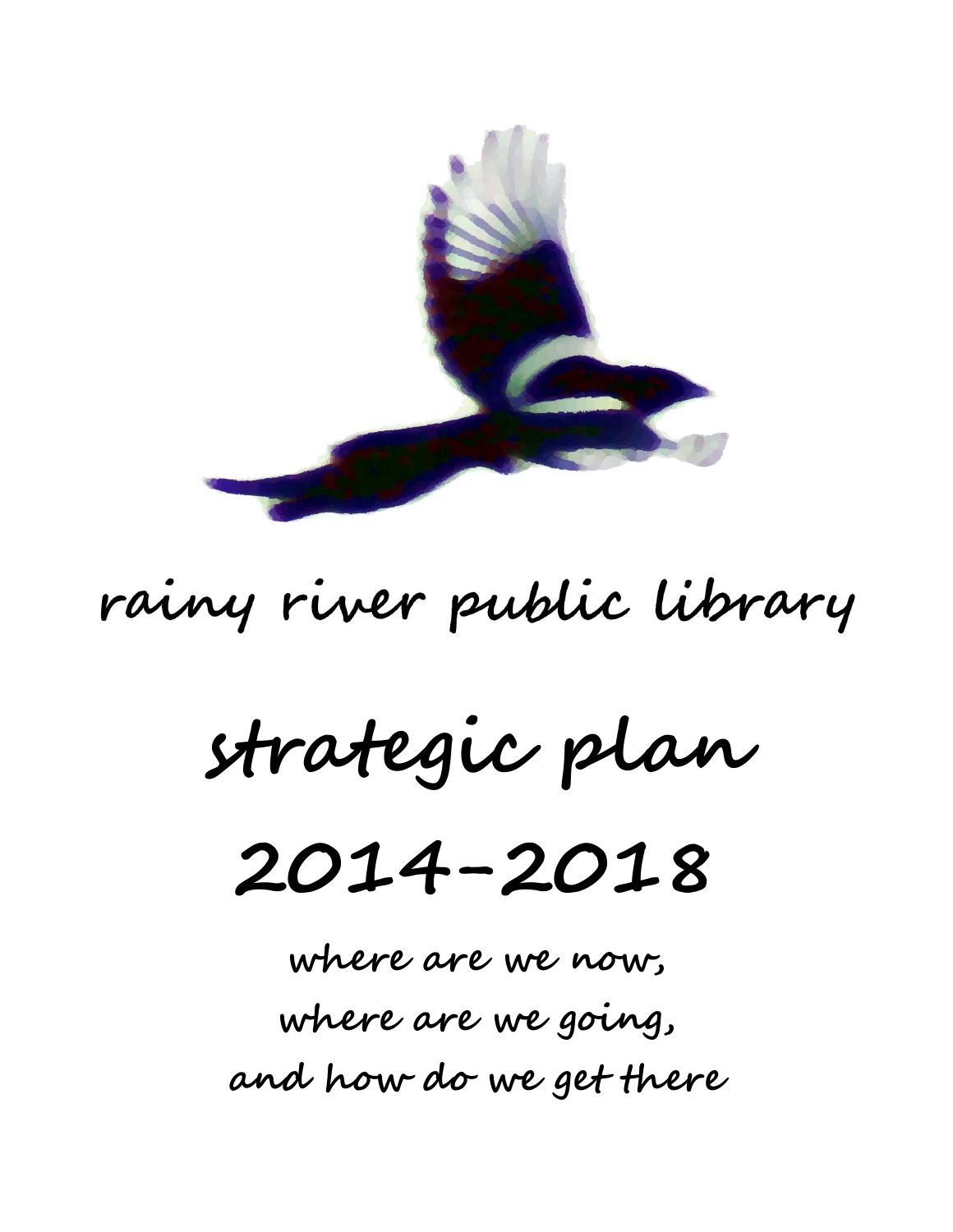## **table of contents**

### **1. where are we now?**

**What's the context of our library service? SWOTting up :** 

**Strengths…weaknesses…opportunities…threats… What did our customers say?**

### **2. where are we going?**

**Hopes, aspirations, wants, needs**

# **3. how do we get there?**

**Concrete steps for today**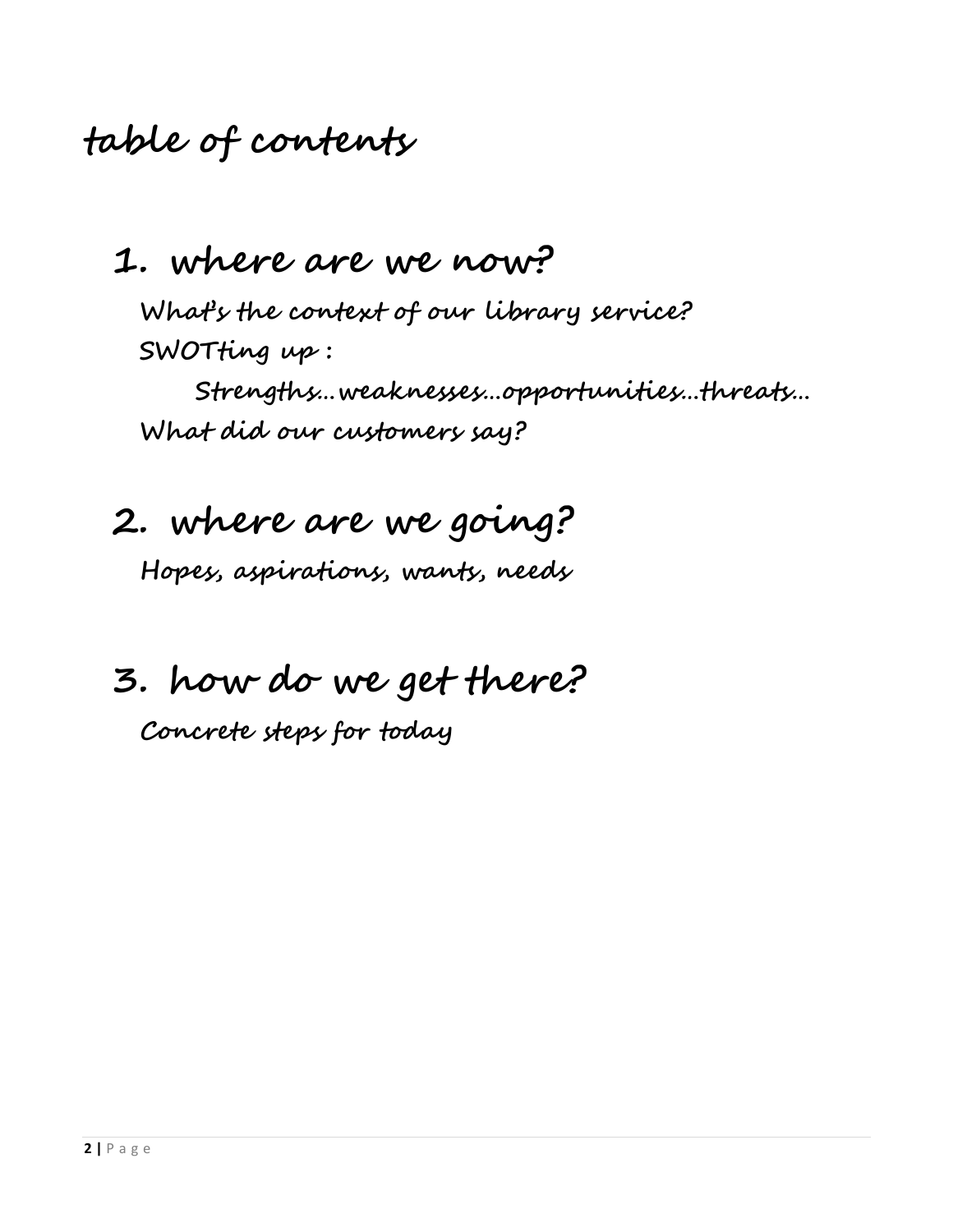# **What's the context of our library service?**

### **TABLE A.**

### **STATISTICAL OUTCOME OF 2010-2014 STRATEGIC PLAN ACTIVITIES**

| <b>ITEM</b>                           | <b>RAINY RIVER</b><br><b>2008 STATS</b> | <b>WHERE DID</b><br><b>WE HOPE TO</b><br><b>BE IN 2014?</b> | <b>ACTUAL</b><br>[year as<br>marked] | <b>CHANGE</b>             |
|---------------------------------------|-----------------------------------------|-------------------------------------------------------------|--------------------------------------|---------------------------|
| Cardholders                           | 588                                     | 50% of<br>Population<br>(1,031)                             | Active = $587$<br>$[2013]$           | <b>NO CHANGE --</b>       |
| Service Hours per<br>Week             | 33.0                                    | 30.0                                                        | 25.0 [2014]                          | <b>DECREASE</b><br>$-24%$ |
| <b>Total Staff (FTE)</b>              | 1.49                                    | 1.0                                                         | $0.72$ [2014]                        | <b>DECREASE</b><br>$-52%$ |
| Local Support<br>per Capita           | $$19.35$ (all)                          | $$34.34 \omega$<br>$2,062$ (average)                        | \$20.06 [2013]                       | <b>INCREASE</b><br>$+3%$  |
| <b>Local Support</b><br>per Household | $$23.62$ (all)                          | \$52.63 $@$<br>1,689 (average)                              | \$24.09 [2013]                       | <b>INCREASE</b><br>$+2%$  |
| Salaries as<br>% of Budget            | 66.29%                                  | 60.0%<br>(average)                                          | 49.11% [2012]                        | <b>DECREASE</b><br>$-26%$ |
| Materials as<br>% of Budget           | 8.06%                                   | $20.0\%$ (10 <sup>th</sup> )                                | 12.37% [2012]                        | <b>INCREASE</b><br>+53%   |
| Operating<br>Revenues                 | \$66,444                                | $$103,250 (10^{th})$                                        | \$86,016 [2013]                      | <b>INCREASE</b><br>$+29%$ |
| <b>Annual Circulation</b>             | 6,885                                   | $14,500(10^{th})$                                           | 18,583 [2013]                        | <b>INCREASE</b><br>+270%  |
| Circulation<br>per Staff Hour         | 2.54                                    | $8.0(10^{th})$                                              | 11.91 [2013]                         | <b>INCREASE</b><br>+469%  |

**DISCUSSION:** The Library is doing substantially more with substantially less. While traffic has grown 270%, the staffing resources available to deal with that traffic have declined 52%. In the long term, this is not sustainable.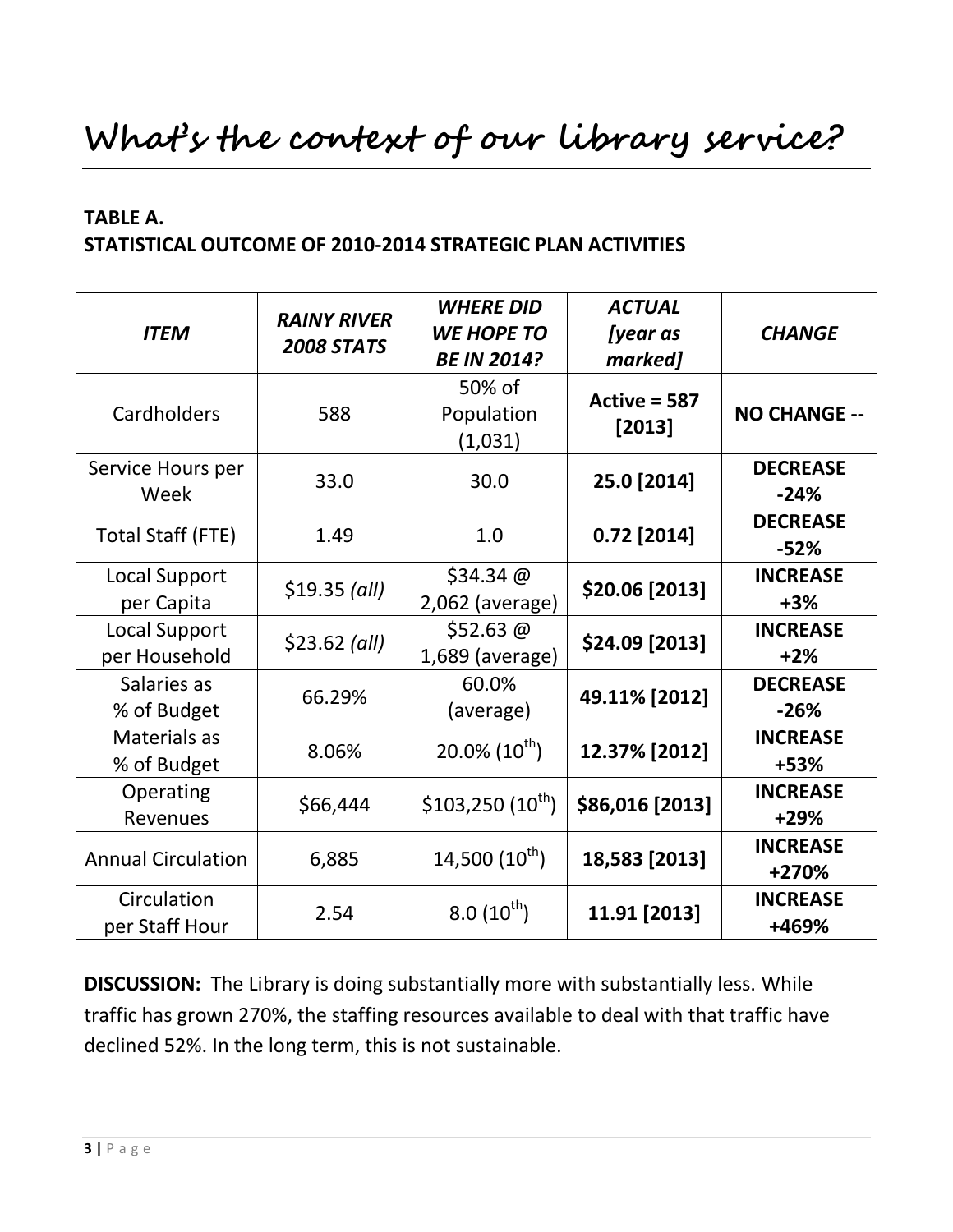| 2010-14                                                                                                                                                                                                                                          | Action Items from 2010-14 Plan                                                                                                                                                                                                                                                                                                                                    | <b>Final Result</b>                                                                                                                                                                                                                                                                                                                                                                                                                                                                                                                                                                                                                                                                                     |
|--------------------------------------------------------------------------------------------------------------------------------------------------------------------------------------------------------------------------------------------------|-------------------------------------------------------------------------------------------------------------------------------------------------------------------------------------------------------------------------------------------------------------------------------------------------------------------------------------------------------------------|---------------------------------------------------------------------------------------------------------------------------------------------------------------------------------------------------------------------------------------------------------------------------------------------------------------------------------------------------------------------------------------------------------------------------------------------------------------------------------------------------------------------------------------------------------------------------------------------------------------------------------------------------------------------------------------------------------|
| <b>Strategic Goal</b>                                                                                                                                                                                                                            |                                                                                                                                                                                                                                                                                                                                                                   |                                                                                                                                                                                                                                                                                                                                                                                                                                                                                                                                                                                                                                                                                                         |
| The Library will<br>advocate for itself.<br>We will be our<br>own best<br>spokesperson. We<br>will ask for<br>support. We will<br>contact decision<br>makers and<br>community<br>partners to put<br>forward our case<br>for library<br>services. | The CEO will compile a list of<br>granting programs and agencies.<br>The Board will identify funding<br>priorities and contact<br>appropriate granting programs<br>and agencies. In the short term,<br>the library is concerned about<br>the future of the Community<br>Access Program (CAP) and will<br>lobby Industry Canada for the<br>program's continuation. | $\checkmark$ GOAL MET.<br>Some measureable results:<br>$\checkmark$ We made in-person budget<br>presentations to all four<br>municipalities in 2013.<br>$\checkmark$ We met with MPP Sarah<br>Campbell in early 2013. The<br>issue of financial support for<br>service to unorganized areas<br>was raised by Campbell in the<br>Ontario Legislature.<br>$\checkmark$ We have contacted the<br>Minister of Culture directly on<br>three separate occasions.                                                                                                                                                                                                                                              |
| The Library will<br>build and<br>participate in local<br>networks. We will<br>reach out to our<br>library neighbors<br>across the Rainy<br>River District. We<br>will share,<br>collaborate and<br>co-create.                                    | The CEO will approach<br>neighboring libraries and work<br>to find common ground with<br>library staff. The Board will<br>network with other boards<br>(perhaps through such agencies<br>as the Ontario Library Boards<br>Association). We will share ideas<br>and (where possible and<br>appropriate) resources.                                                 | $\checkmark$ GOAL MET.<br>Some measureable results:<br>$\checkmark$ We made a successful<br>application to Ontario's Cultural<br><b>Strategic Investment Fund</b><br>(\$3,580 for Playaway View video<br>products) with the Emo Public<br>Library.<br>✓ CEO Michael Dawber<br>facilitated a workshop on policy<br>auditing at the OLBA meeting in<br>Fort Frances in June 2013.<br>$\checkmark$ We negotiated a strategic<br>partnership agreement the Emo<br>Public Library, taking effect<br>January 31, 2013. CEO Michael<br>Dawber also assisted Emo<br>Library with an audit of their<br>policy manual in October 2013.<br>$\checkmark$ We negotiated a reciprocal<br>borrowing agreement with the |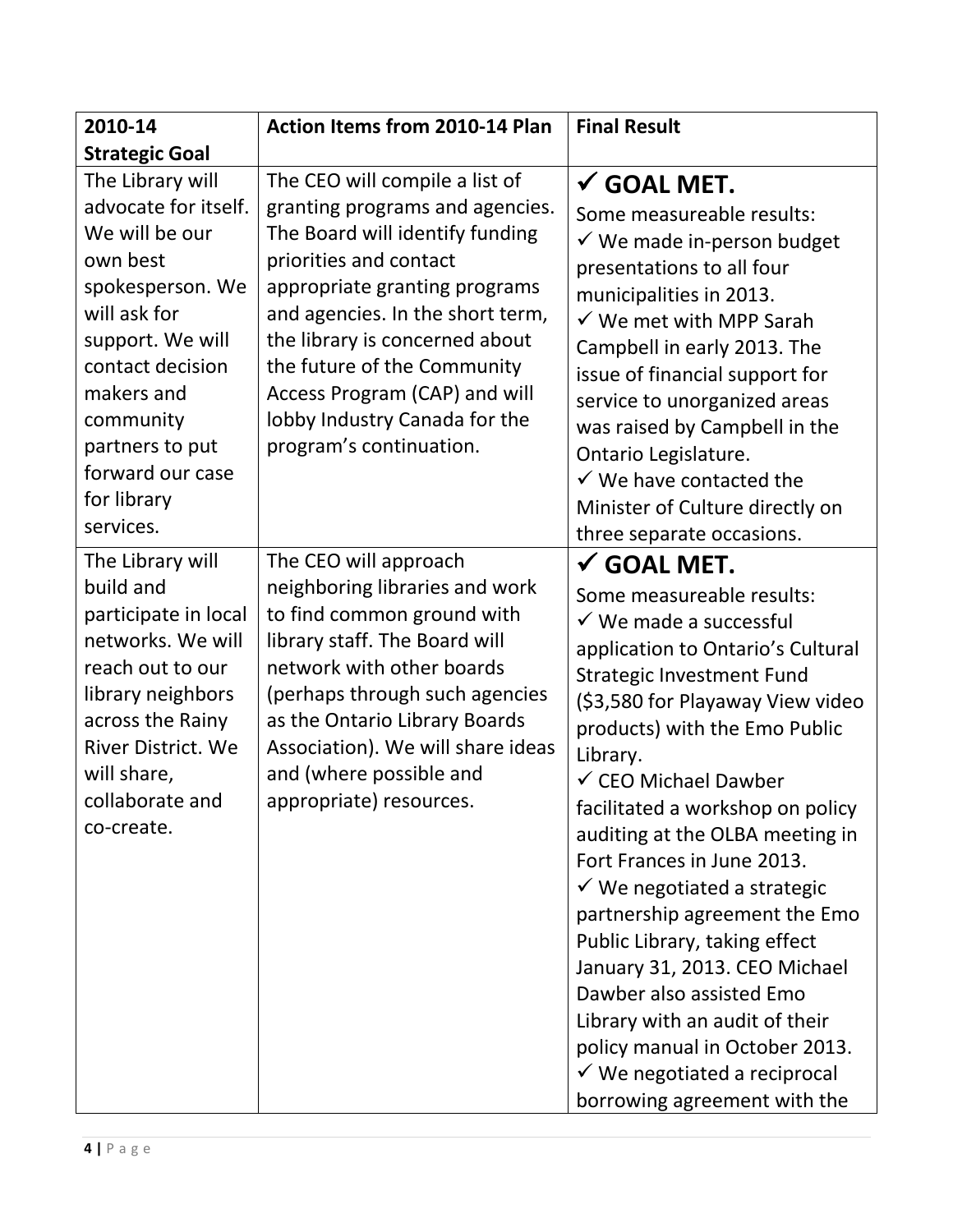|                                                                                                                                                                                                                                                         |                                                                                                                                                                                                                    | <b>Big Grassy River First Nation</b><br>Public Library, taking effect July<br>1, 2011.<br>✓ CEO Michael Dawber<br>participated in the "Effective<br>Library Boards, Governing<br>Effectively" event at Dryden<br>Public Library on October 29/11.                                                                                                                       |
|---------------------------------------------------------------------------------------------------------------------------------------------------------------------------------------------------------------------------------------------------------|--------------------------------------------------------------------------------------------------------------------------------------------------------------------------------------------------------------------|-------------------------------------------------------------------------------------------------------------------------------------------------------------------------------------------------------------------------------------------------------------------------------------------------------------------------------------------------------------------------|
| The Library needs<br>to look to a<br>permanent facility<br>solution. Our new<br>library building<br>has been a great<br>boon to the<br>service. However,<br>a permanent<br>solution requires a<br>permanent,<br>owned facility.                         | The Library Board will approach<br>Rainy River Town Council to<br>discuss facility options for the<br>end of the library's current lease<br>(2013). A long-term plan is<br>required.                               | <b>* GOAL NOT MET</b>                                                                                                                                                                                                                                                                                                                                                   |
| The Library can<br>deliver children's<br>programs in<br>partnership.<br>Community<br>resources are<br>scarce. The Library<br>has an<br>opportunity to<br>collaborate with<br>other community<br>agencies to<br>improve efficiency<br>and effectiveness. | The CEO will approach<br>community partners, such as<br>local children's agencies, to seek<br>common ground. The Board will<br>plan to allocate programming<br>resources in the most efficient<br>manner possible. | $\checkmark$ GOAL MET.<br>Some measureable results:<br>$\checkmark$ We delivered Summer<br><b>Reading Club and "Computer</b><br>Time" programs in partnership<br>with the Rainy River Playschool<br>in 2011, 2012 and 2013.<br>$\checkmark$ Staff from the Health Unit's<br>Speech and Language program<br>delivered two children's<br>programs at the library in 2013. |
| The Library will<br>take its services to<br>the people, no                                                                                                                                                                                              | The CEO will investigate the<br>establishment of outreach book<br>deposits both in Rainy River and                                                                                                                 | $\leftrightarrow$ GOAL PARTIALLY<br>MET.<br>Some measureable results:                                                                                                                                                                                                                                                                                                   |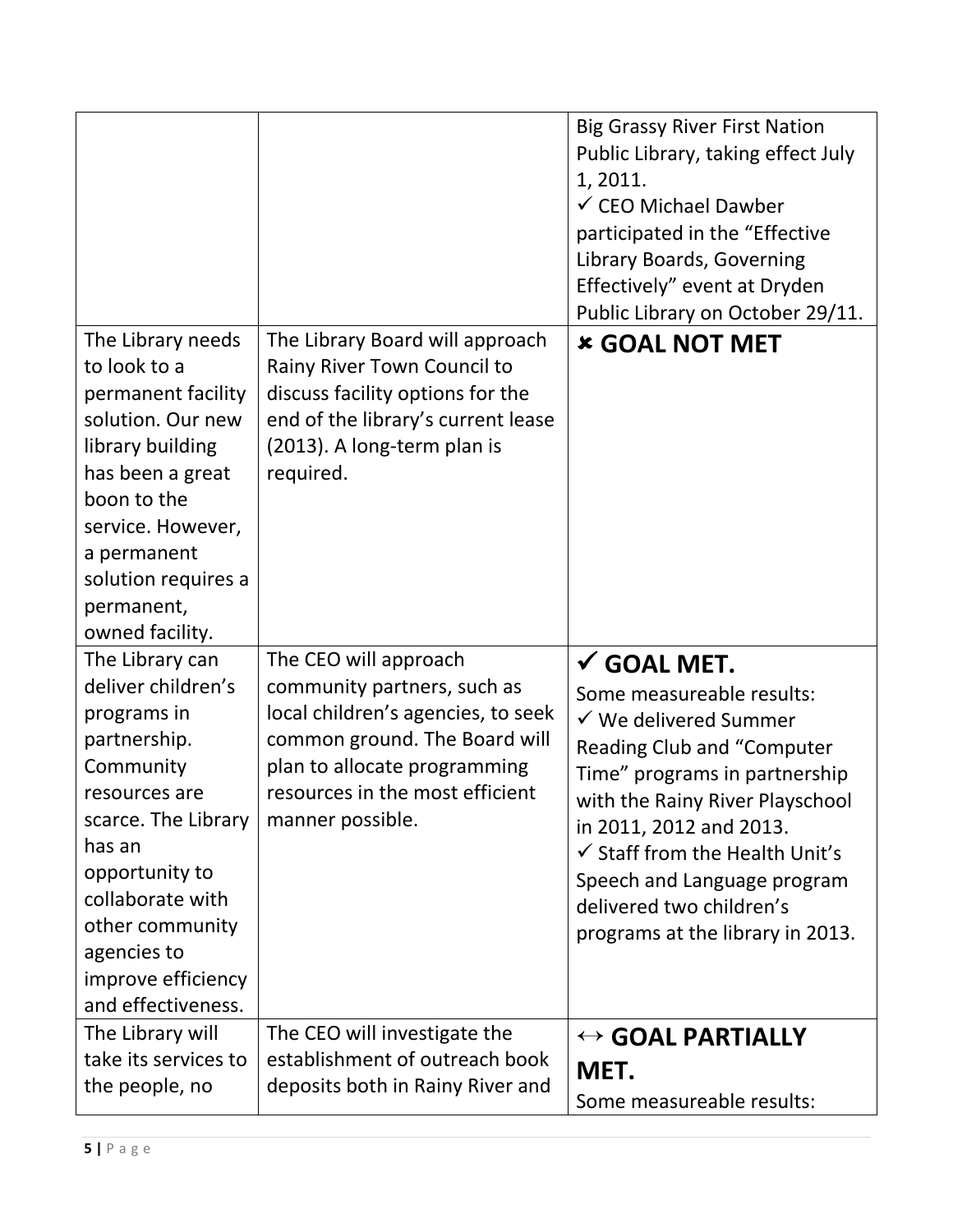| matter where         | in other communities. Facilities   | $\checkmark$ Book deposit stations were  |
|----------------------|------------------------------------|------------------------------------------|
| they live. Our       | such as seniors' homes,            | established at both the Heritage         |
| service population   | community centres and local        | House complex in Rainy River             |
| of 2,400 people is   | businesses are potential           | (October 2011) and at the Best           |
| dispersed over       | community partners. The Board      | <b>Start Hub in Stratton (June</b>       |
| 1,450 square         | will devote time and resources     | 2012). No viable deposit station         |
| kilometres. The      | to cultivating these book deposit  | site has been found in Dawson            |
| geography is vast    | locations. The Board will also     | or Lake of the Woods.                    |
| - distance is a      | support electronic services        | $\checkmark$ Reciprocal borrowing was    |
| fundamental          | accessible from patrons' homes.    | established with the Big Grassy          |
| barrier to our       |                                    | River FN Library.                        |
| work. We need to     |                                    | $\checkmark$ We have invested in         |
| reach out and        |                                    | downloadable ebook and audio             |
| bring services to    |                                    | book services - these are                |
| residents in the     |                                    | available wherever patrons have          |
| communities          |                                    | an internet connection.                  |
| where they live.     |                                    |                                          |
| The Library must     | The CEO will actively solicit      | $\leftrightarrow$ GOAL PARTIALLY MET     |
| be a cultural        | artists for periodic "Cultural     | Some measureable results:                |
| centre. The          | Nights" in the library. Space will | $\checkmark$ Community interest has been |
| Library is a natural | be made available for art          | low. A community art exhibit by          |
| home for artists in  | displays. The Board will allocate  | Julia Hill and Roland Hill was           |
| the community.       | financial resources to support     | held during the spring of 2011.          |
| We can work          | these Cultural Nights.             |                                          |
| together to          |                                    |                                          |
| support the arts.    |                                    |                                          |
| The Library shall    | The CEO will schedule up to four   | $\checkmark$ GOAL MET.                   |
| offer programs for   | workshops for adults per year.     | Some measureable results:                |
| people of all ages.  | Suggested topics include           | $\checkmark$ Adult-focused programs have |
| The Library is our   | genealogy and photography. The     | been delivered each year.                |
| community's hub      | Board will allocate financial and  | √ YI@CAS Trainer Sarah                   |
| for life-long        | staff resources to support these   | Mitchell held a workshop on              |
| learning. Our suite  | workshops.                         | Ancestry.com in 2013.                    |
| of programming       |                                    | √ One-on-one computer                    |
| must reflect this.   |                                    | training was offered by                  |
|                      |                                    | <b>Technology Co-ordinator</b>           |
|                      |                                    | Charlotte Anderson (2012) via            |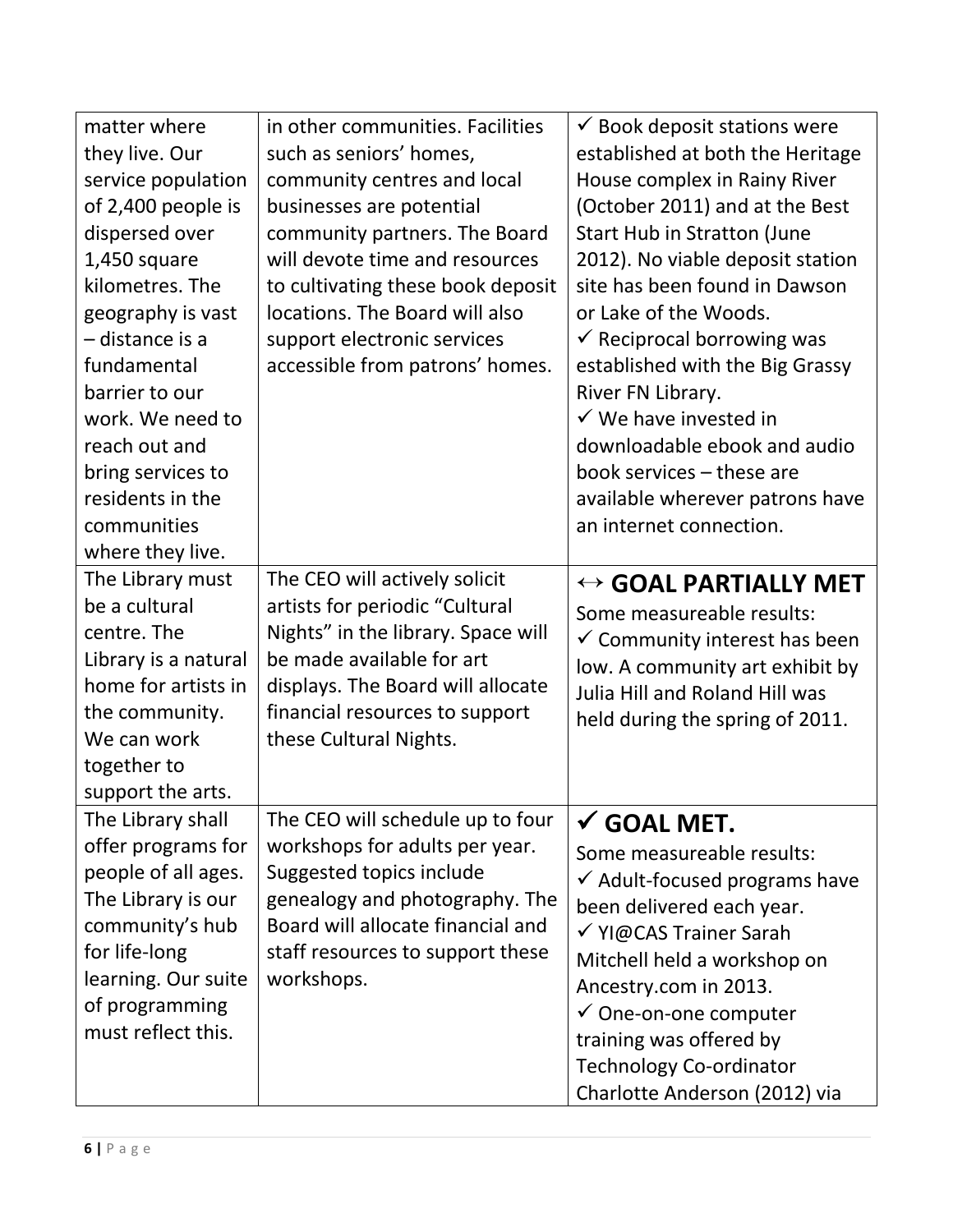|                                                                                                                                                                                                                                                                                                |                                                                                                                                                                                                                                                                                  | Skype, but there was no<br>response.<br>√ CAP Student Shauna Moen<br>organized adult workshops on<br>on-line cookbooks and basic<br>computer use.<br>✔ For Ontario Public Library<br>Week 2011, author Gloria<br>Hunter-Alcock held an author<br>reading at the library. She read<br>from her book "Nurse at the Top<br>of the World."<br>✓ Technology co-ordinator Raj<br>Sritharan held two workshops in<br>August 2011 - the "E-Reader<br>Petting Zoo" and a workshop on<br>Ancestry.com. |
|------------------------------------------------------------------------------------------------------------------------------------------------------------------------------------------------------------------------------------------------------------------------------------------------|----------------------------------------------------------------------------------------------------------------------------------------------------------------------------------------------------------------------------------------------------------------------------------|----------------------------------------------------------------------------------------------------------------------------------------------------------------------------------------------------------------------------------------------------------------------------------------------------------------------------------------------------------------------------------------------------------------------------------------------------------------------------------------------|
| The Library needs<br>a major<br>investment in new<br>shelving. The<br>Library collection<br>must be accessible<br>to all users, must<br>be organized<br>efficiently and<br>must be<br>presented<br>professionally.<br>Much of the<br>library's shelving<br>is past the end of<br>its lifespan. | The CEO will investigate funding<br>opportunities (such as the<br><b>Trillium Foundation and the</b><br>Sarah Badgley Rural Literacy<br>Fund) for equipment. The Board<br>will approach community<br>partners, such as local<br>businesses and schools, for in-<br>kind support. | $\checkmark$ GOAL MET.<br>Some measureable results:<br>$\checkmark$ The library successfully<br>applied to the Ontario Trillium<br>Foundation (\$15,000 for new<br>shelving). The shelving was<br>purchased and installed in 2012.<br>$\checkmark$ Additional improvements<br>were made to the children's<br>section through the Canada Post<br>Community Foundation in 2014.                                                                                                                |
| The Library will<br>focus on<br>fundraising for<br>today and for the                                                                                                                                                                                                                           | The Library will ensure<br>charitable receipts are widely<br>promoted as a donor option,<br>and made readily available to                                                                                                                                                        | $\checkmark$ GOAL MET.<br>Some measureable results:<br>✔ Availability of charitable<br>receipts is being actively                                                                                                                                                                                                                                                                                                                                                                            |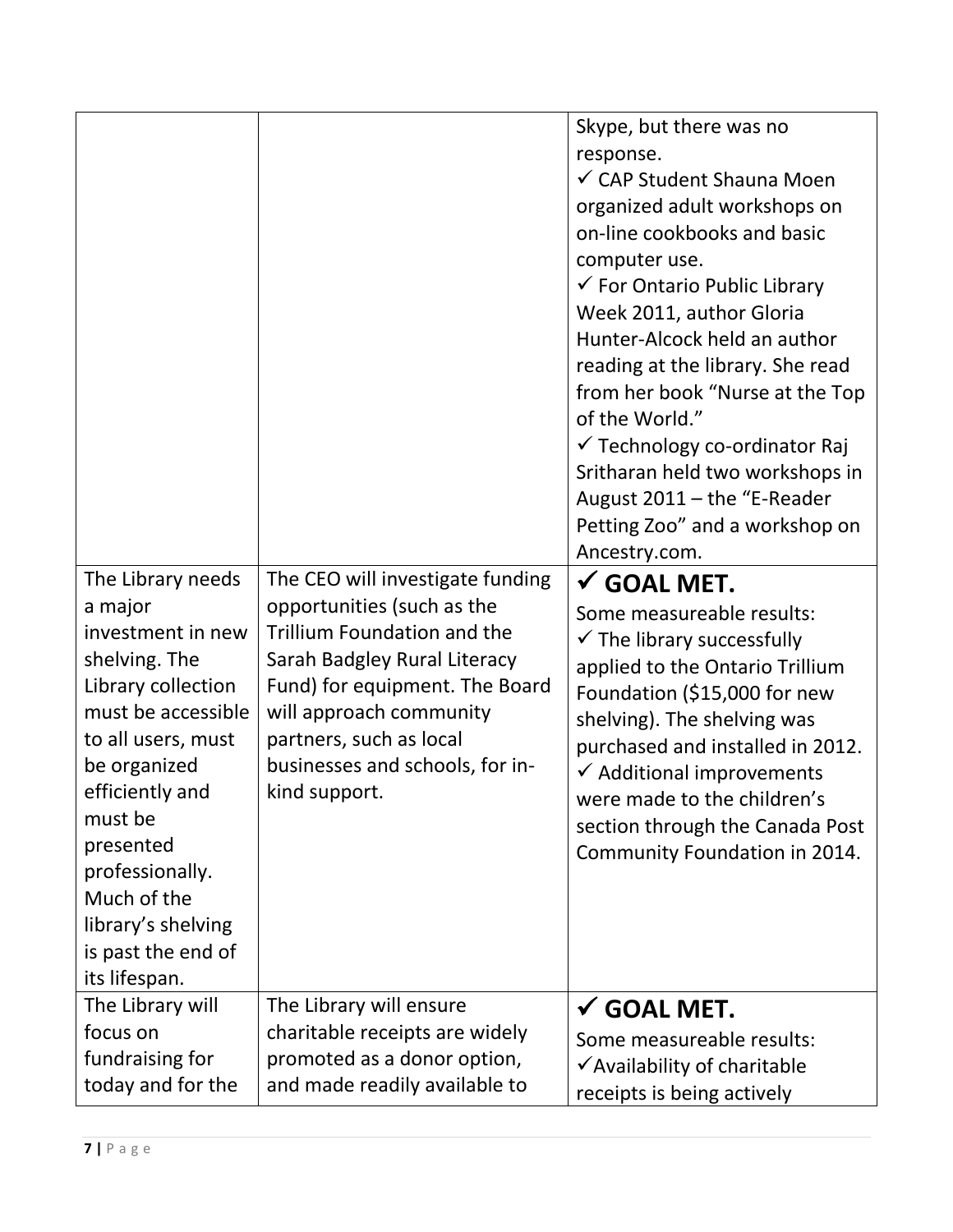| future. Basic     | library patrons. The Board will | promoted on our website and in               |
|-------------------|---------------------------------|----------------------------------------------|
| library needs can | seek partnerships with service  | all library information handouts.            |
| only be met       | clubs and potential donor       | Over \$12,000 in donations were              |
| through staff     | agencies.                       | receipted in 2013.                           |
| ingenuity,        |                                 | $\checkmark$ Donations – either financial or |
| community         |                                 | in-kind - shave been received                |
| partnerships and  |                                 | from: Branch 52, Royal Canadian              |
| private financial |                                 | Legion (2012, 2013); Sarah                   |
| support.          |                                 | <b>Badgley Literacy Fund for Rural</b>       |
|                   |                                 | Ontario Children (2012/13); RR               |
|                   |                                 | Valley Agricultural Society (2013,           |
|                   |                                 | 2014); RR Federation of                      |
|                   |                                 | Agriculture (2013, 2014); Canada             |
|                   |                                 | <b>Post Community Foundation</b>             |
|                   |                                 | (2014); New Gold, Inc. (2014).               |
|                   |                                 | $\checkmark$ We have secured provincial      |
|                   |                                 | grants from the Summer                       |
|                   |                                 | Experience Program (2011-14),                |
|                   |                                 | and the Ontario Sport and                    |
|                   |                                 | <b>Recreation Community Fund</b>             |
|                   |                                 | (2012, 2013).                                |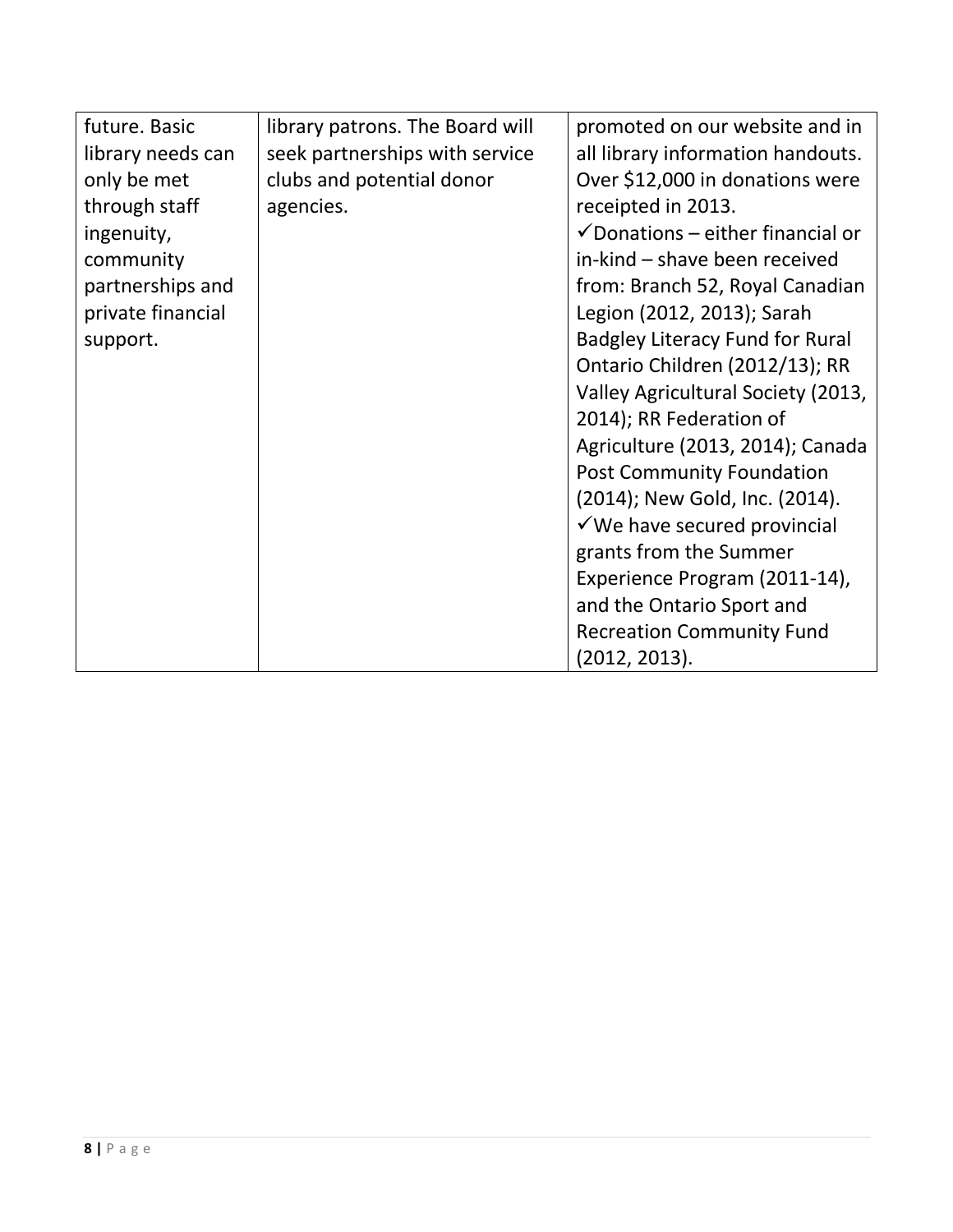**SWOTting Up : Strengths, Weaknesses,**

 **Opportunities, Threats…**

# **STRENGTHS**

 **professionally-trained staff Friends of the Library Our volunteers Our range of services: "more than books" – we reach people on many different "channels" Securing grants and donations Community credibility Our community partnerships Informed staff have contacts and can give vital context to board decision-making**

# **WEAKNESSES**

 **lack of necessary funding: provincial; federal; difference between town and townships lack of permanent facility**

- **unresolved facility issues**
- **decline in program attendance**

# $\rightarrow$  OPPORTUNITIES

 **expanding our cultural role new vision of programs – more free-form, less structured → our new catalogue (Apollo) supporting collections community input into programming cultivating partnerships**

**capacity building**

# **THREATS**

- **decreases in provincial funding**
- **decreases in local funding**
- **labor costs – change in staff /**
- **succession planning**
- **relations with southern**

**agencies – OLS-N, SOLS, Ministry**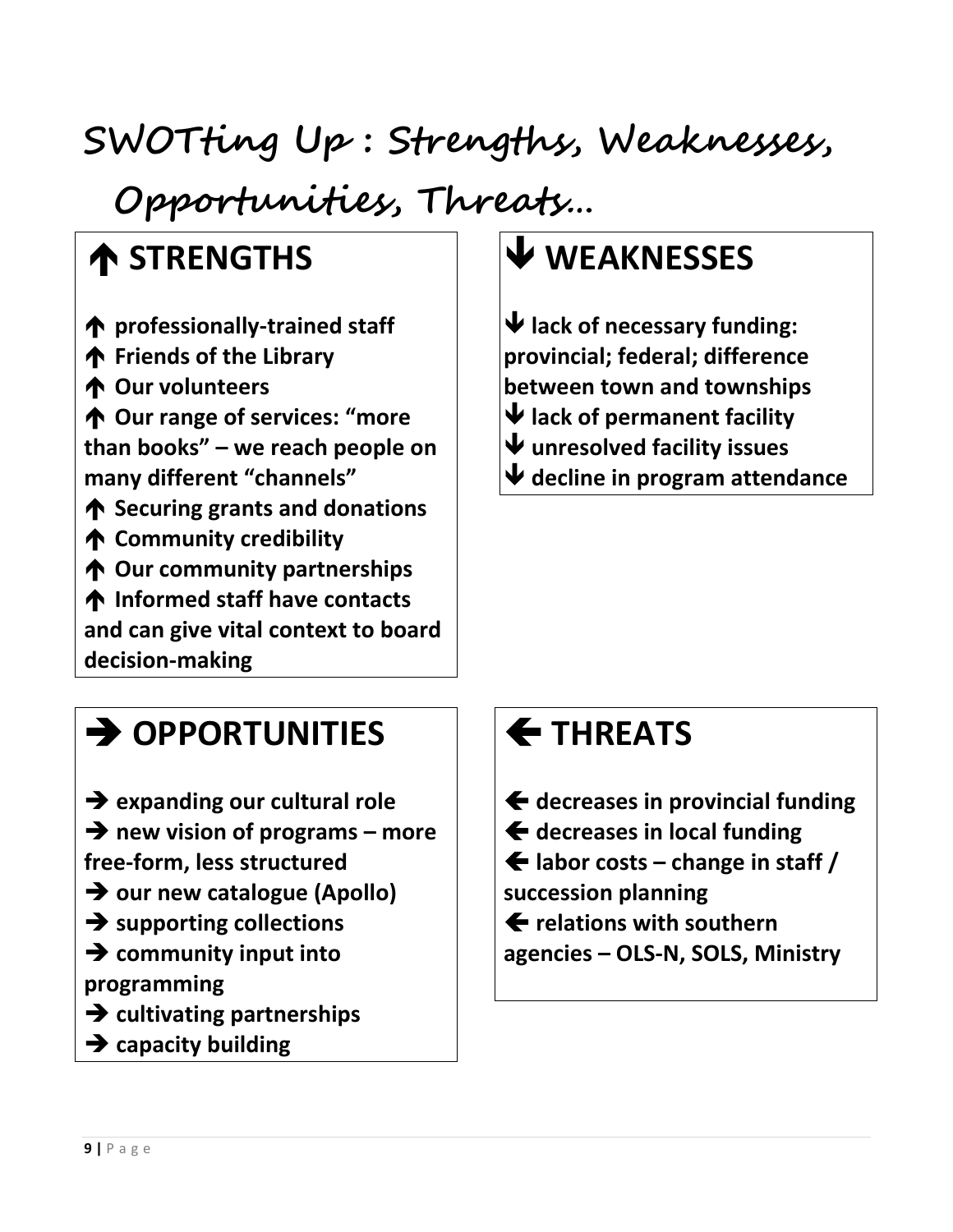# **What did our customers tell us?**

### **Results, Customer Service Survey, March 2013 (N=15) Note: Some responses have been truncated to protect privacy**

*Question 1. Tell us what your family likes to read. Check as many boxes as you need to. Answers displayed in word cloud (courtesy of wordle.com).*

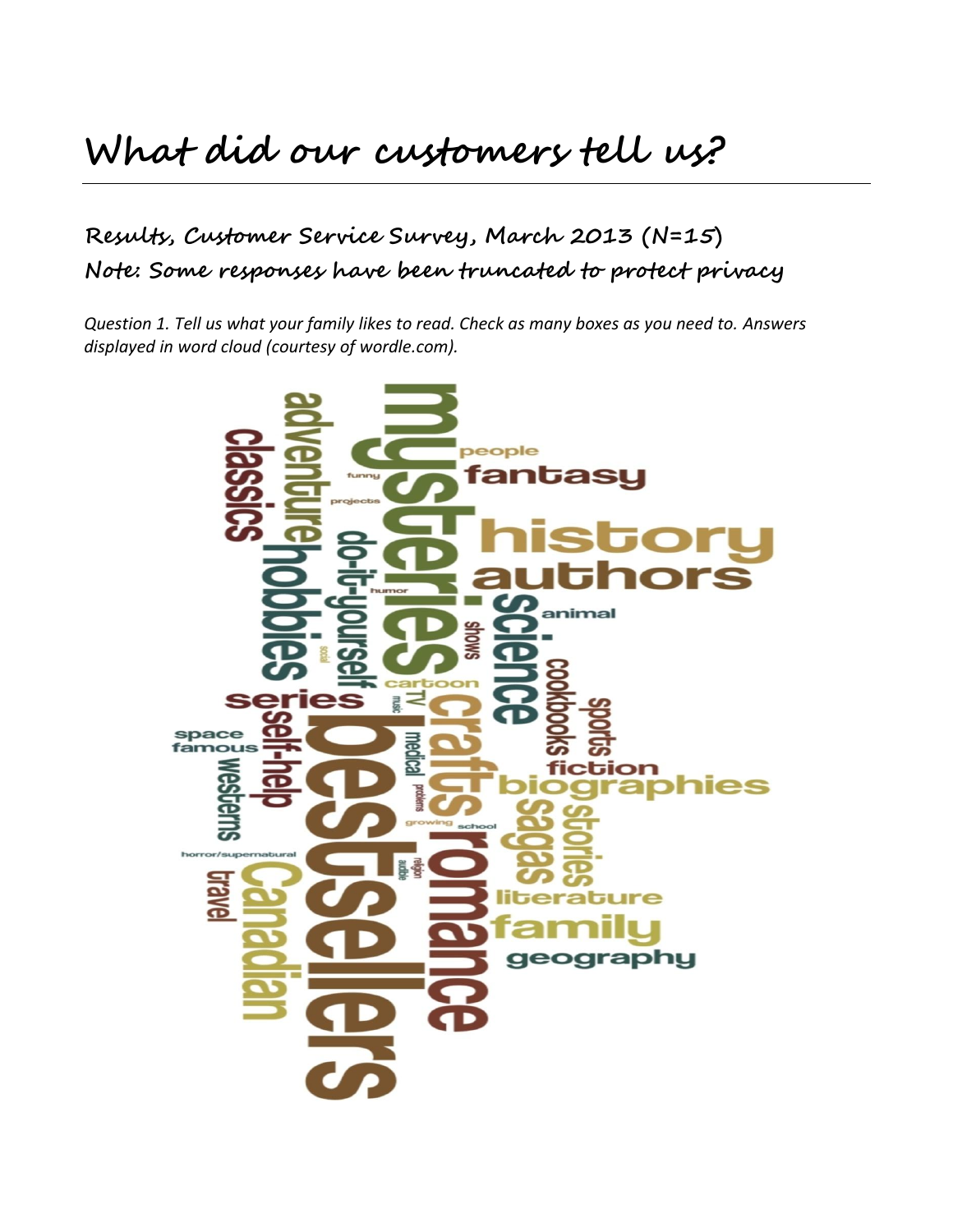*Q2 & 3. "Do you usually find what you want when you come to the library?" Q3. "If 'No,' tell us why."*

| <b>Yes</b> | 93.3%                               |               |
|------------|-------------------------------------|---------------|
| No.        | 6.7%                                |               |
|            | Reason: Item not owned by library   | (2 responses) |
|            | Reason: Not enough books on subject | (1 response)  |

*Q4. "What times would you be mostly likely to use the library? Check as many boxes as you need to."*

| Morning     | 24.7% | Mondays          | 10.4% |
|-------------|-------|------------------|-------|
| Lunch Hour  | 19.5% | Tuesdays         | 26.0% |
| Afternoon   | 61.0% | Wednesdays       | 27.2% |
| Supper Hour | 24.7% | <b>Thursdays</b> | 27.2% |
| Evening     | 32.5% | <b>Fridays</b>   | 27.2% |
|             |       | <b>Saturdays</b> | 27.2% |
|             |       | Sundays          | 10.4% |

*Q5. "How do you find information about the library? Check as many boxes as you need to." [N=14]*

| Visiting the library in person                    | 100.0% |
|---------------------------------------------------|--------|
| Talking to friends who use the library            | 50.0%  |
| Library website                                   | 42.9%  |
| 'Library Corner' Column in the Rainy River Record | 35.7%  |
| Library's Facebook page                           | 28.6%  |
| Library catalogue                                 | 28.6%  |
| Posters around town                               | 28.6%  |

*Q6. "Tell us what you think of these parts of the library." (NB: "Poor" was offered as an option for all categories, but was not selected by any respondent.)*

|                                  | <b>Excellent or Good</b> | Fair  | Don't Use/Not Sure       |
|----------------------------------|--------------------------|-------|--------------------------|
| Fiction                          | 78.6%                    |       | 21.4%                    |
| Non-Fiction                      | 84.6%                    |       | 15.4%                    |
| Children's                       | 75.0%                    |       | 25.0%                    |
| Young Adult                      | 54.5%                    | 9.0%  | 45.5%                    |
| Magazines                        | 45.4%                    | 27.2% | 27.2%                    |
| <b>DVDs</b>                      | 92.3%                    | 7.7%  | $\overline{\phantom{a}}$ |
| <b>Talking Books</b>             | 46.2%                    |       | 53.8%                    |
| Downloads                        | 33.3%                    |       | 66.7%                    |
| Website                          | 58.3%                    | 8.3%  | 33.3%                    |
| <b>Interlibrary Loan Service</b> | 100.0%                   |       |                          |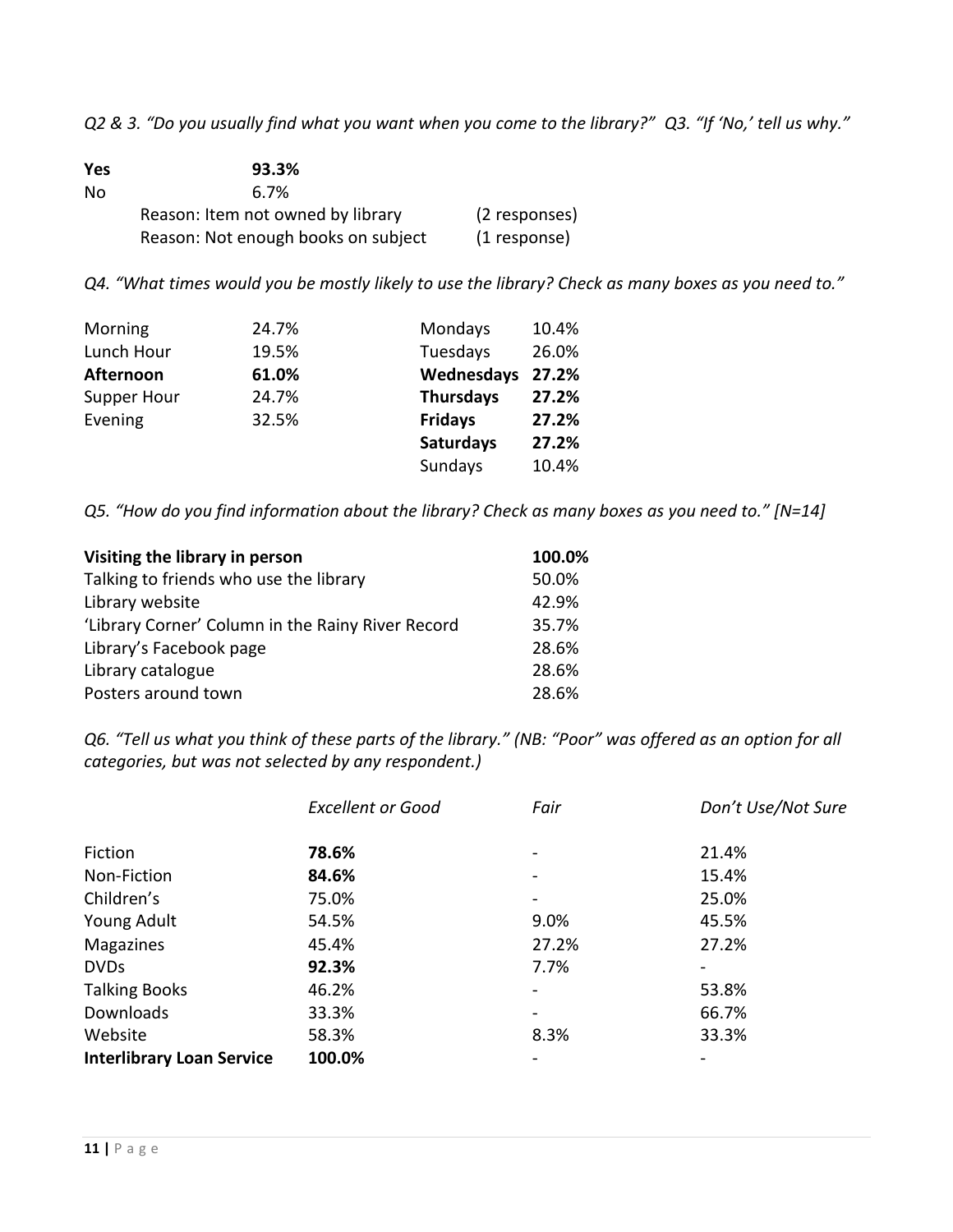*Q7. "Do you attend the library's free programs for children and adults?"*

Yes 28.6% **No 71.4%**

*Q8. "If you answered yes to Question 7, what do you think of the library's special programs?" (NB: "Poor" was offered as an option for all categories, but was not selected by any respondent.)*

|                                                             | <b>Excellent or Good</b> | Fair  | Not Sure |
|-------------------------------------------------------------|--------------------------|-------|----------|
| <b>Family Storytime (March)</b><br><b>Children's Summer</b> | 75.0%                    |       | 25.0%    |
| <b>Reading Club</b>                                         | 75.0%                    |       | 25.0%    |
| <b>Author Readings</b>                                      | 60.0%                    | 20.0% | 20.0%    |
| Drop-in Crafts                                              | 50.0%                    |       | 50.0%    |
| <b>Adult Workshops</b>                                      | 40.0%                    |       | 60.0%    |
| Computer Lessons/Internet                                   | 33.3%                    |       | 66.7%    |

## **2. Where are we going?**

**Hopes, aspirations, wants, needs**

**Our hopes, aspirations, wants, and needs would include…**

- **We want to be the cultural hub of the community**
- **We want and need to consider strategic and permanent alliances with our neighbors**
- **We need community partnerships that are of mutual benefit**
- **We need more information from the community about programs**
- **We want to support our staff but can't address labor costs without better funding**
- **We need a succession plan**
- **We need to explain the reality of our finances and costs to the community**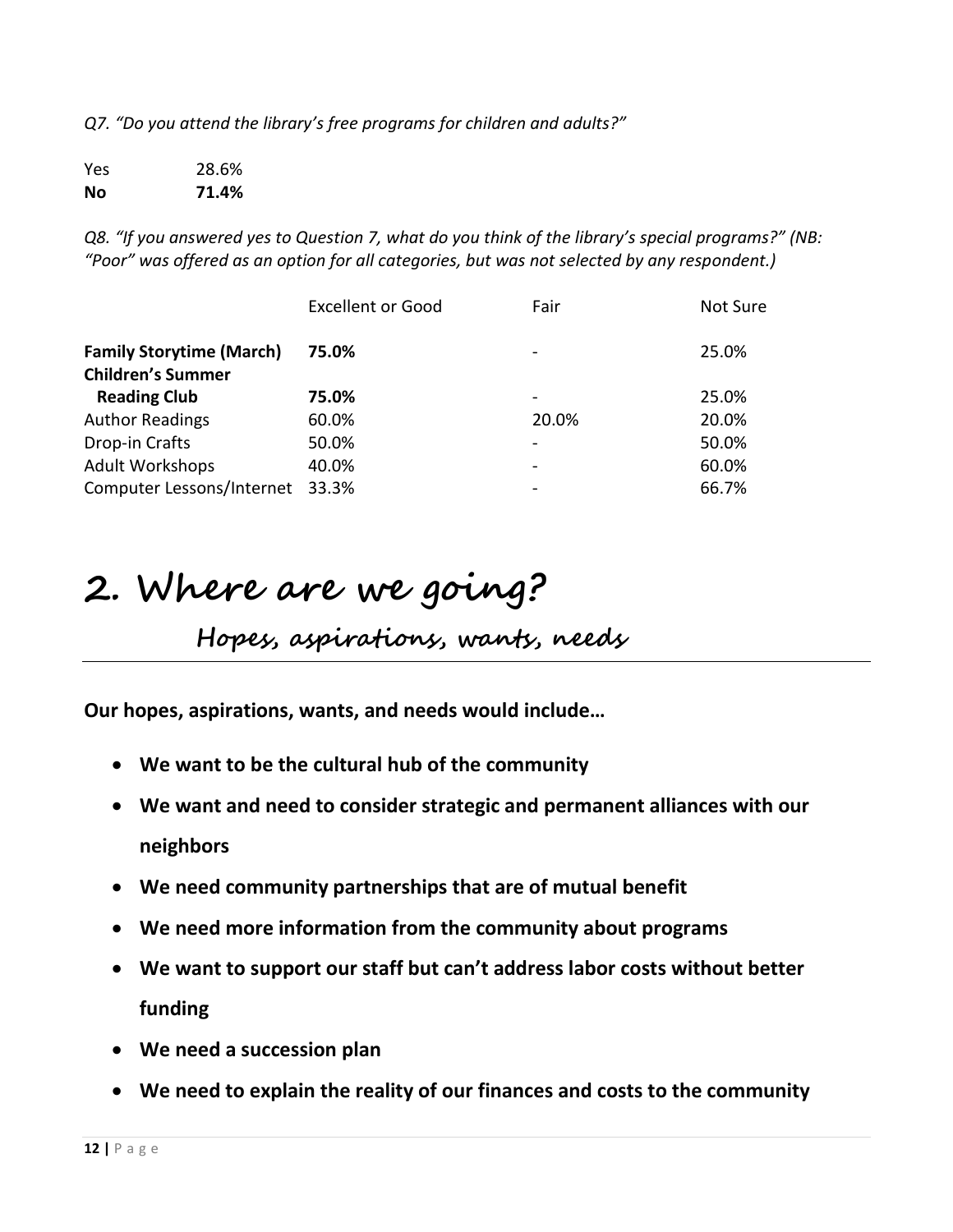**3. How do we get there?**

**Concrete steps for today**

### **Goal 1. The Library will be a cultural hub and will gather more information from the community on how to perform that role.**

The Library is our community's hub for culture-seeking and culture-making. We are a natural focus of all community cultural activity. Declining use of some programs means we need to refocus on community needs.

**ACTION:** The Library Board will adopt a new Mission Statement: "The Rainy River Public Library is a vital meeting place for culture-seeking and culture-making." The CEO will create and complete a community survey specifically on programming. Information gathered will be used to establish a new programming schedule no later than the end of 2015. The Board will allocate financial and staff resources to support this effort. As a vital community resource, the Board will allocate a minimum of 20% of gross revenues to collections by 2018.

### **Goal 2. The Library will advocate for itself.**

We will be our own best spokesperson. We will ask for support. We will contact decision makers and community partners to explain our financial reality, our costs and our needs.

**ACTION:** The Board will take its case to local, provincial and national funders. The CEO will identify sources of grants and potential partners. In particular, both the Board and CEO will continue to seek a better balance between town and township financial commitments to the library.

#### **Goal 3. The Library will support its staff and look to a succession plan.**

The Library is severely understaffed relative to the current demand on library resources. We need to increase staffing capacity. We also recognize that we cannot take for granted the commitment of (and presence of) current staff. Sooner or later, a succession plan will be needed.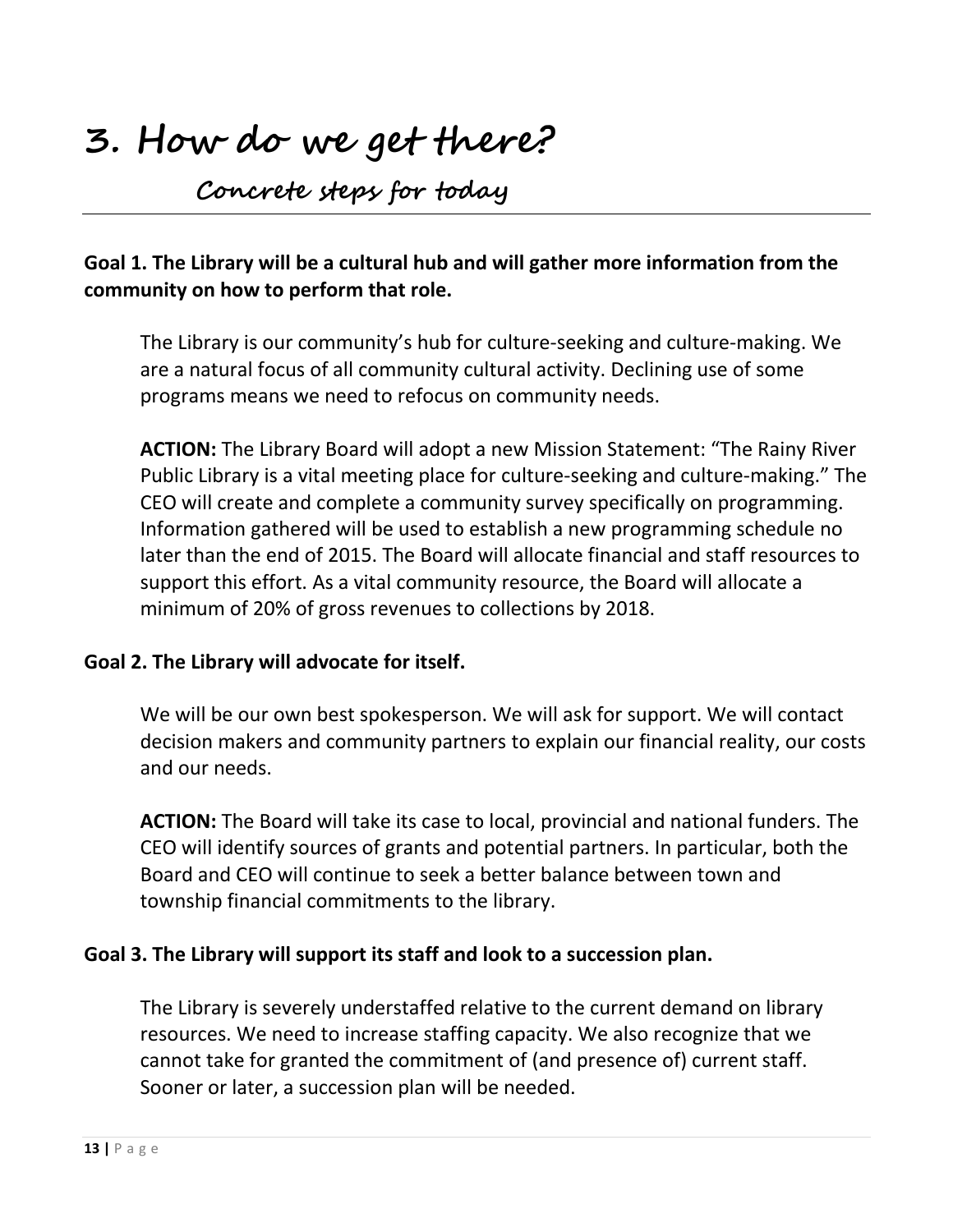**ACTION:** The Board will allocate a minimum of 60% of gross revenues to staffing by 2018 and will continue to meet pay equity maintenance. The Board will also draft a succession plan by the end of 2015. The CEO will assist the Board in achieving both goals.

### **Goal 4. The Library will build and participate in local networks.**

We will reach out to our library neighbors across the Rainy River District. We will share, collaborate and co-create. We will explore the creation of a permanent partnership with the Emo Township Public Library.

**ACTION:** The Board will seek a meeting with the Emo Township Public Library Board in 2015 to consider a formal union or partnership. The CEO will assist the Board in meeting this goal.

### **Goal 5. The Library needs to look to a permanent facility solution.**

The Library's current facility is not affordable in the long term. A cost-effective facility solution must be found.

**ACTION:** The Board will approach Rainy River Town Council to discuss facility options. The next opportunity for a change in facility is mid-2016. The CEO will assist the Board with this goal. In the short term, the Board will contact the facility owner about outstanding facility issues.

### **Goal 6. The Library will work closely with the Friends of the Library.**

The Library and its Friends will collaborate to meet strategic goals.

**ACTION:** The Board will designate a Friends of the Library Liaison who will be the lead for all Friends/Board activity. The Liaison will organize meetings, take a lead role in setting up structured activities and look to goal-based fundraising activities. The CEO will be the active link between the Board and the Friends in the Library.